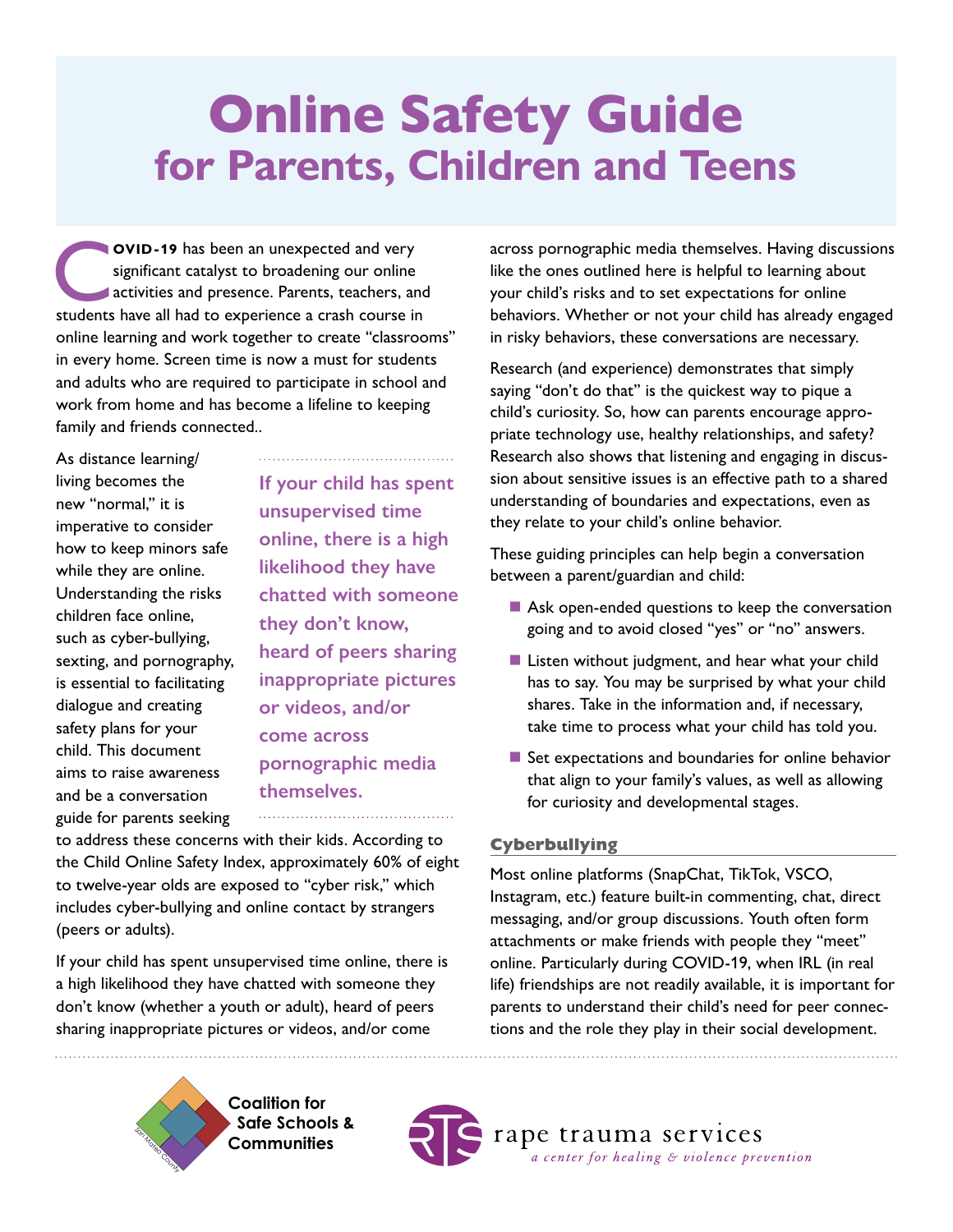These functions are among the riskiest areas for your child to engage in conversations, since random people can easily reach out to your child, which may lead to many negative interactions.

The term cyber-bullying is understood to be peer-to-peer interaction, and reasons for the bullying can vary. The impact is not lessened when bullying occurs online – it can actually further isolate a child (e.g., seeing posts of friends together can make a child feel left out, and because friends exclusively post happy moments, the child feels he/she is the only one with problems).

A 2018 Pew Research Center survey identified that 59% of youth have experienced cyber-bullying, which may include name calling, rumor spreading, constant asking of where they are/what they're doing by a peer, physical threats, receiving unsolicited explicit media, and having explicit images of themselves shared without consent.

#### **Sexting**

Another pervasive risk that can be difficult to discuss with your child is "sexting," defined as sending suggestive photos, videos, or language to another person through texts, apps, etc. Photos/videos can be shared by someone their own age and/or an adult posing as a minor. Parents need to understand the pressure today's youth feel to participate in risky behavior, which may be presented as a normal part of flirting or dating, in order to help their children navigate the risks and avoid the permanent impact.

Youth may not know:

- What happens online stays online (or in someone else's possession) forever. A picture or video cannot be unsent. Even if an app seems to erase the image, it is never safe to share a picture or video of a sexual nature: viewers may save, screen-capture, or record the content, and the data lives forever in "the cloud."
- $\blacksquare$  Initiating the exchange of explicit images and videos may make the recipient feel pressured to respond with pics or video of their own; thus, normalizing the content and the experience. Not only is this an unhealthy relationship dynamic, but it is also the creation and distribution of child pornography.
- $\blacksquare$  Trust takes time to develop, as does any healthy relationship. Trusting someone too easily can lead to disappointment. In the context of online communication, it can be life altering when someone who was trusted with photos and/or videos breaks that

trust by posting them publicly or sharing them with others.

- Although it may be seen "normal" to youth, sending sexually explicit pictures and videos is illegal. Minors sharing or distributing content depicting minors (even themselves) in a sexual manner or just nude is still considered child pornography and could result in police involvement.
- Even if your child did not ask for the photo/video, keeping it on their phone after having received it is also illegal. No one should share these images and an adult needs to be notified immediately.
- Your child's body belongs to them, and NO ONE should ever pressure them to compromise their dignity or respect for themselves. It is ok to say "No."

National Center on Sexual Exploitation Research Summary:

A survey of 4,564 adolescents ages 14–17 found that viewing internet pornography is significantly associated with an increased probability of having sent sexual images and messages (sexting) among boys.

A survey of 617 college freshman found that 30% of participants sent nude pictures at some time during high school; 45% had received nude pictures on their cell phones.

The most important motivation for sexting (about 50%) was coercion such as blackmail or threats.

### **Pornography**

Pornography is defined as still or moving pictures of sexual acts. Pornography has become increasingly acceptable, accessible, and freely available. With unfettered access to the internet, children are clicking on links to pornography accidentally and purposely. If parents and other responsible adults don't educate children about sex, the internet will. The most common way this happens is through pornography.

Pornography paints an unrealistic picture of sexuality and relationships that can create an expectation for real-life experiences that will never be fulfilled. To be frank, pornography shows us a world where relationships mean nothing and immediate sexual gratification means everything.

Common Sense Media states:

■ 70% of children ages 7-18 have accidentally encountered online pornography, often through a web search while doing homework.